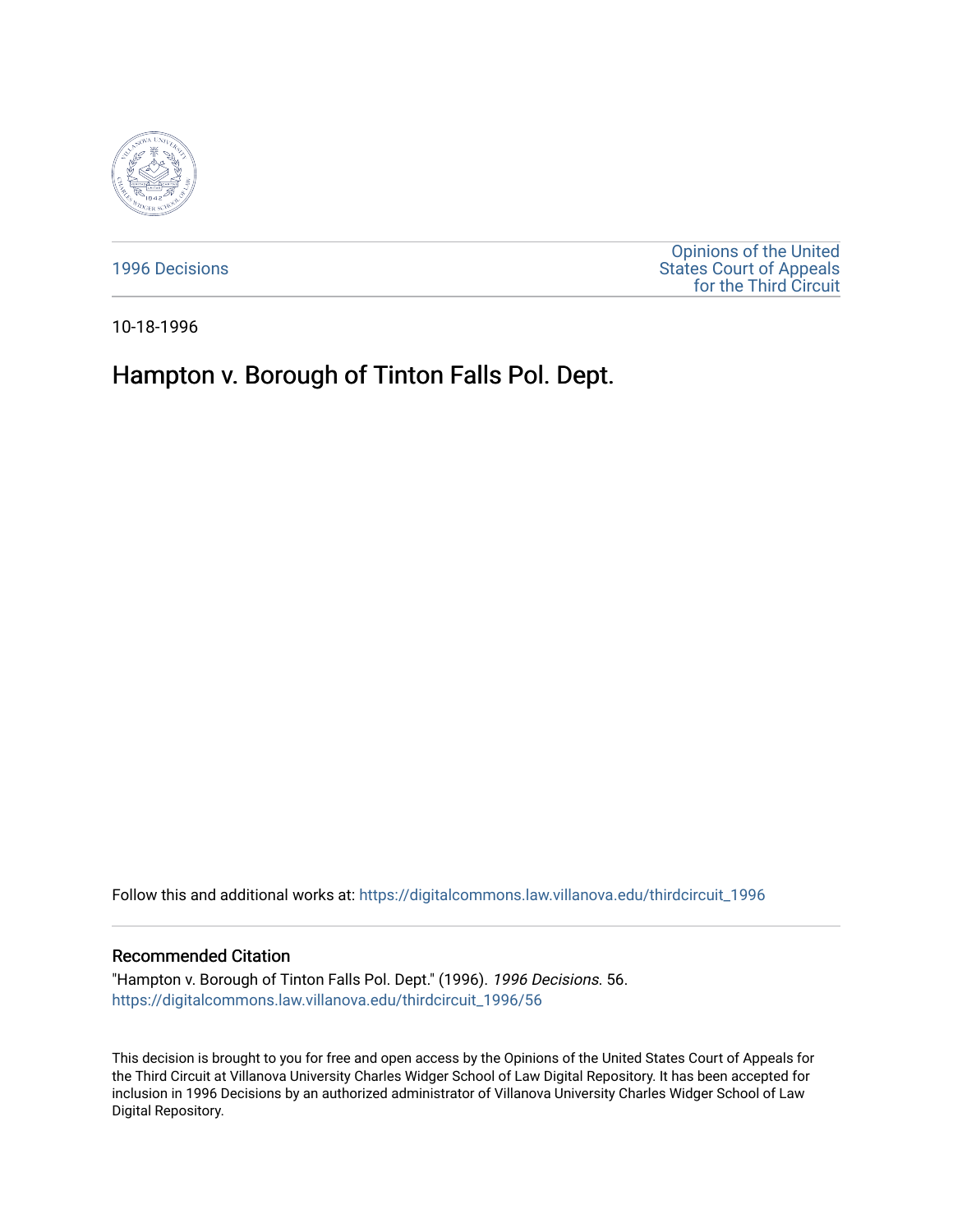### UNITED STATES COURT OF APPEALS FOR THE THIRD CIRCUIT

No. 95-5762

## PRESTON HAMPTON; CARL BOWLES Appellants

v.

 BOROUGH OF TINTON FALLS POLICE DEPARTMENT; ANN Y. McNAMARA, MAYOR, INDIVIDUALLY AND ACTING UNDER COLOR OF STATE LAW; RICHARD BRANDSTETTER, COUNCILMAN, INDIVIDUALLY AND ACTING UNDER COLOR OF STATE LAW; ROBERT GAGLIANO, COUNCILMAN, INDIVIDUALLY AND ACTING UNDER COLOR OF STATE LAW; RICHARD MAHER, COUNCILMAN, INDIVIDUALLY AND ACTING UNDER COLOR OF STATE LAW; LYNN ROBINSON, COUNCILWOMAN, INDIVIDUALLY AND ACTING UNDER COLOR OF STATE LAW; GABE TORNILLO, COUNCILMAN, INDIVIDUALLY AND ACTING UNDER COLOR OF STATE LAW, AND IN HIS CAPACITY AS A MEMBER OF THE PROMOTIONAL REVIEW BOARD; ANTHONY MUSCILLO, INDIVIDUALLY AND ACTING UNDER COLOR OF STATE LAW IN HIS CAPACITY AS BOROUGH ADMINISTRATOR, PUBLIC SAFETY DIRECTOR AND MEMBER OF THE PROMOTIONAL REVIEW BOARD AND ORAL INTERVIEW BOARD; LADEAN WHITE, INDIVIDUALLY AND ACTING UNDER COLOR OF STATE LAW, AND IN HIS CAPACITY AS CAPTAIN OF POLICE AND MEMBER OF THE PROMOTIONAL REVIEW BOARD; PASQUALE MENNA, INDIVIDUALLY AND ACTING UNDER COLOR OF STATE LAW IN HIS CAPACITY AS BOROUGH PROSECUTOR AND MEMBER OF THE PROMOTIONAL REVIEW BOARD; LOU NAPOLITANO, INDIVIDUALLY AND ACTING UNDER COLOR OF STATE LAW IN HIS CAPACITY AS MEMBER OF THE ORAL REVIEW BOARD; JOSEPH TORCHIA, INDIVIDUALLY AND ACTING UNDER COLOR OF STATE LAW AS A MEMBER OF THE ORAL REVIEW BOARD; JOHN DOES,  $(1-100)$ ; JANE DOES, (1-100); DAVID GONZALEZ

> APPEAL FROM THE UNITED STATES DISTRICT COURT FOR THE DISTRICT OF NEW JERSEY (D.C. No. 95-cv-01828)

 Argued: August 6, 1996 Before: NYGAARD, LEWIS and McKEE, Circuit Judges (Filed October 18, 1996)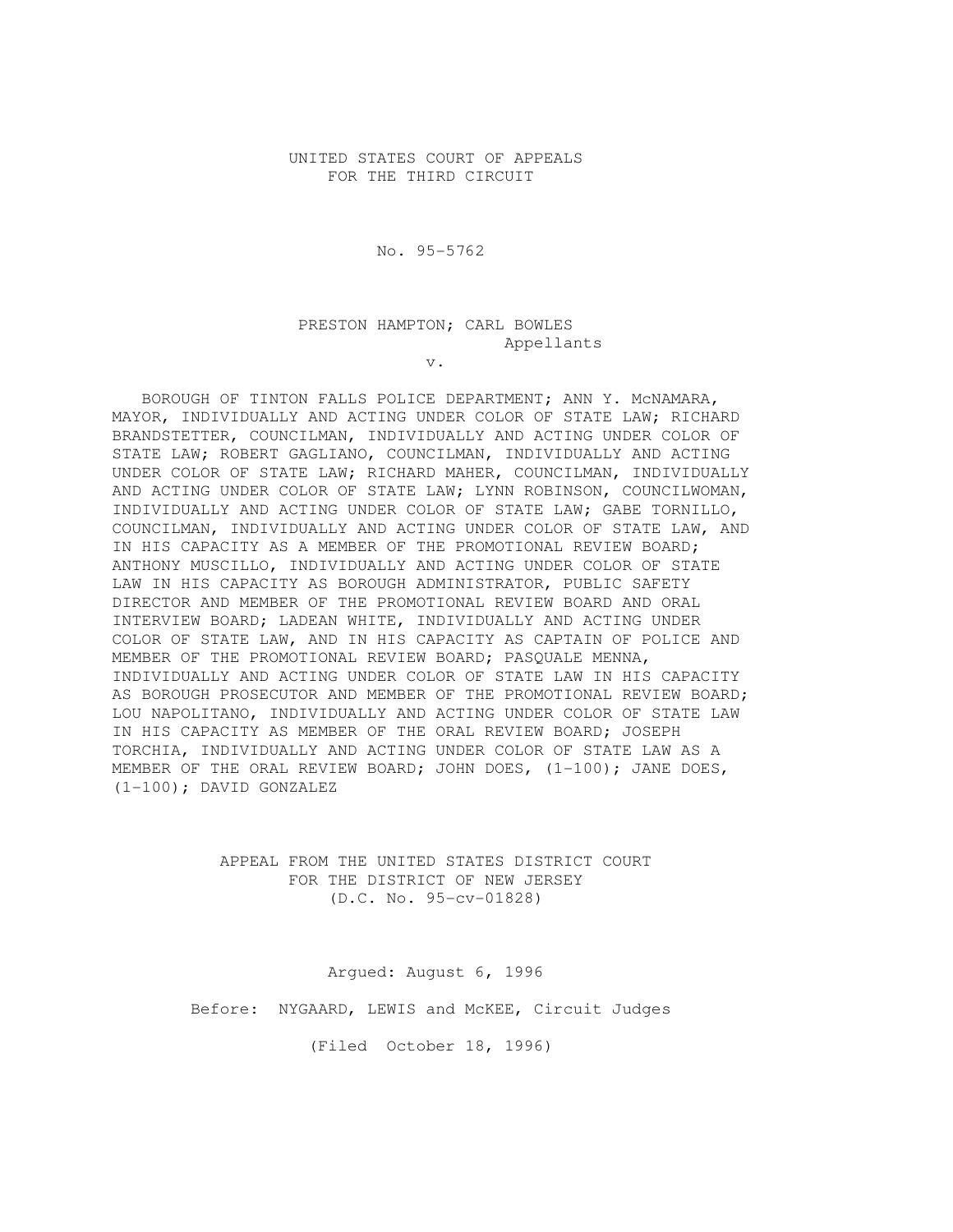GREGORY S. SCHAER, ESQUIRE LINDA B. KENNEY, ESQUIRE (ARGUED) Law Offices of Linda B. Kenney The Galleria, Two Bridge Avenue Building No. 5, Second Floor Red Bank, New Jersey 07701

Attorneys for Appellants

ROBERT T. CLARKE, ESQUIRE (ARGUED) SHARON P. MARGELLO, ESQUIRE Apruzzese, McDermott, Mastro & Murphy, P.C. 25 Independence Blvd. Post Office Box 112 Liberty Corner, New Jersey 07938

Attorney for Appellees

#### OPINION OF THE COURT

McKEE, Circuit Judge.

 Preston Hampton and Carl Bowles appeal from the district court's grant of summary judgment in favor of all defendants on all claims that plaintiffs brought against the Borough of Tinton Falls New Jersey, the Tinton Falls Police Department and numerous governing officials of that borough. Hampton, who is Black, is a Detective Sergeant with the Tinton Falls Police Department; Bowles, who is also Black, is a former Borough employee and a named plaintiff by virtue of his status as a resident in the borough. Plaintiffs allege illegal discrimination in connection with the borough's decision not to promote Hampton from sergeant to lieutenant. We hold that the district court properly granted summary judgment on plaintiff's "disparate-impact" claim, but that the district court erred in granting summary judgment on plaintiffs' other claims. Accordingly, we will affirm in part, and reverse in part, and remand the case for further proceedings.

 $\mathbf{I}$ . I.e., the contract of  $\mathbf{I}$ .

 In October of 1994, the Tinton Falls Police Department announced two openings for promotion to the rank of lieutenant. Hampton was one of four candidates to apply for the positions, and was the only Black candidate. The three other candidates were Sergeant Peterson and Sergeant Turning, both of whom are White, and Sergeant Gonzalez, who is Latino. In order to be promoted, a candidate had to first pass a multiple choice exam, then compete before a Promotional Review Board ("PRB"), and an Oral Review Board ("ORB"). Although the actual score of the "objective" multiple choice exam was not factored into the process, an applicant could not be promoted without receiving a passing grade on that exam. The Review Board evaluations were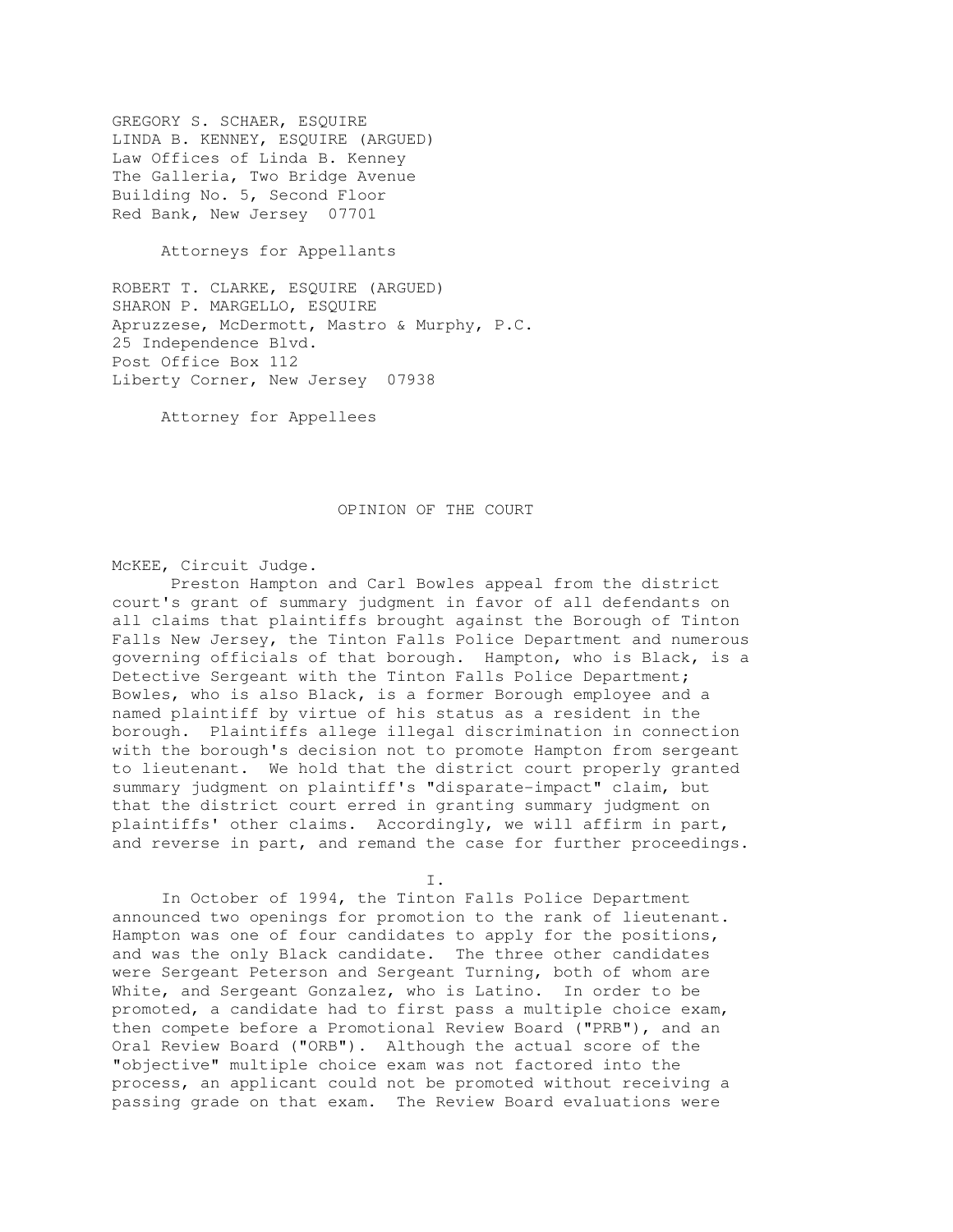subjective.

 The multiple choice exam was administered in January of 1995 by Iowa Testing Service. All four of the candidates passed the test and were then reviewed by the PRB and ORB. Initially, the PRB was comprised of Borough Administrator and Public Safety Director Anthony Muscillo, Major Melvin McKeller, Borough Prosecutor Pat Menna and Borough Council member Gabe Tornillo. McKeller, who is Black, subsequently announced his retirement and declined to serve on the Promotional Review Board, and Captain (now Major) LaDean White was appointed to replace McKeller. App. at 703-04. Captain White was the immediate supervisor for candidates Turning, Gonzalez and Peterson. Sergeant Hampton was part of the Detectives Bureau and reported to Captain Robert Jantausch. After White replaced McKellar, neither the PRB nor the ORB had any minority members. App. at 704.

 The PRB met in February of 1995 to review the candidates. The Board evaluated the applicants' records and performance using ten factors, each of which was worth ten percent of a candidate's evaluation. The categories for evaluation included:

- (1) leadership ability
- (2) communication skills
- (3) decision making ability
- (4) working with others
- (5) personal commitment
- (6) problem analysis
- (7) adherence to rules
- (8) education and self-improvement
- (9) length and merit of service
- (10) overall fitness for the position

 Each Board member had access to the candidate's resume, performance evaluations for the three prior evaluation periods, and the candidate's personnel file. The Board members reviewed those records and also discussed their impressions of the candidates based upon personal experiences. The PRB gave Turning a score of 93.875, Gonzalez a score of 90.5, Peterson a score of 77.875, and Hampton a score of 77.625.

 The candidates also met with the ORB which consisted of Anthony Muscillo, Joseph Torchia and Louis Napolitano. Muscillo, as stated above, is the Borough Administrator. Torchia and Napolitano are both Public Safety Directors from neighboring municipalities. The ORB evaluated each of the candidates' responses to the same series of questions involving everyday police activities. The candidates were judged on their decisionmaking ability, analytical ability, communication skills, judgment and creativity. Turning received the highest score from each of the Board members, and the highest average score of 94.83. Gonzalez received the second highest score from each of the Board members and had the second highest overall score of 87.93. Peterson had an average score of 82.16 and Hampton had an average score of 76.10.

 The scores from the PRB and the ORB were then averaged with each score weighted equally. Turning and Gonzalez were promoted to the rank of lieutenant, and Hampton filed a complaint with the EEOC claiming that he was not promoted because of his race. The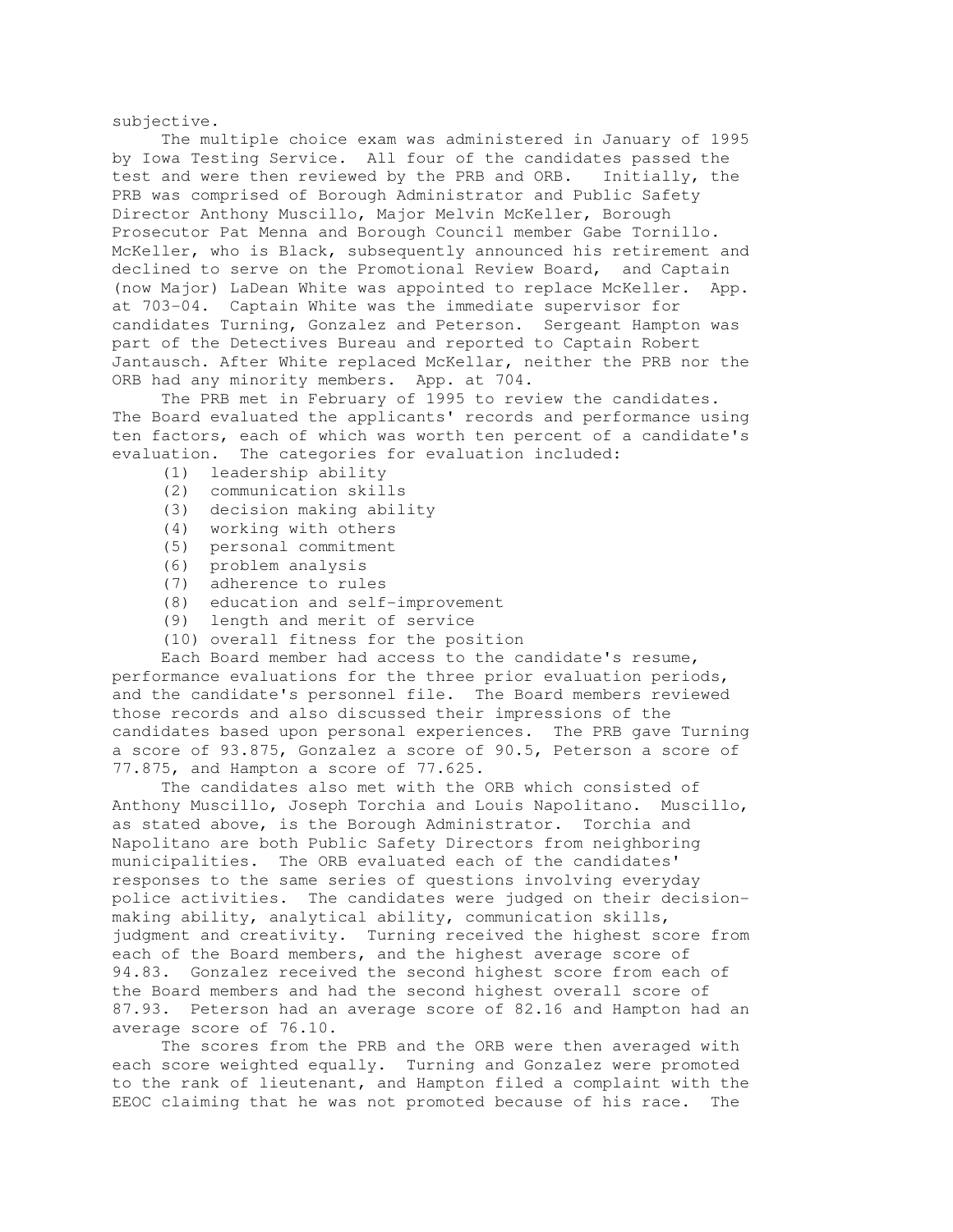complaint was filed at the EEOC office in Newark on April 12, 1995, but it was erroneously dated April 13, 1995. This error caused problems because when the Borough's Personnel Administrator (Helen Auringer) saw the incorrect EEOC filing date, she noted that Hampton had been on duty all day on April 13, 1995, and should not have been in Newark visiting the EEOC. As a result, an internal investigation was initiated and on May 2, 1995, Hampton was notified that he was under disciplinary investigation for "[g]oing to Newark on duty time to file a complaint with [the] EEOC" and "[u]sing a department vehicle to travel to Newark for personal business without authorization." App. at 281. The Borough maintains that it soon discovered the typographical error and ended the investigation without any adverse consequences to Hampton. However, it is alleged that on August 28, 1995, without any explanation, Major White told Hampton that he (Hampton) was being removed from the detective bureau and reassigned to road patrol. Brief for Appellants at 12. Hampton claims that he continues on road patrol even though White told him that the reassignment would be temporary. Id.

II .

 Hampton asserts several theories of recovery. Counts One to Five allege that defendants' actions in not promoting him violated Title VII of the Civil Rights Act of 1964, the New Jersey Law Against Discrimination, N.J.S.A. § 10:5-1, and 42 U.S.C. §§ 1981 and 1983. Count Six is an "Action in Lieu of Prerogative Writ" alleging that defendants were arbitrary, capricious and unreasonable in violation of N.J.S.A. § 40A:14- 129. Count Seven alleges a breach of contract claim based upon the Police Department's alleged failure to comply with the Borough's affirmative action policy that we need not discuss. Counts Eight to Ten allege that Hampton's reassignment was in retaliation for his EEOC complaint in violation of Title VII of the Civil Rights Act of 1964, the New Jersey Law Against Discrimination, N.J.S.A. § 10:5-1, and Hampton's free speech rights pursuant to 42 U.S.C. § 1983.

 Defendants moved for summary judgment as to the entire complaint, arguing that plaintiffs failed to set forth a genuine issue of material fact that would establish racial discrimination or allow an inference of racial animus. In response, plaintiffs argued that racial pretext or direct discrimination was apparent from the evidence and that therefore, summary judgment in favor of the defendants would be inappropriate. Additionally, plaintiffs filed a cross-motion for summary judgment as to Count Six of their complaint, arguing that the defendants violated N.J.S.A. § 40A:14-129 by failing to give due consideration to the length and merit of service criterion in the promotion process.

 The district court granted summary judgment for the defendants as to all counts of plaintiffs' complaint, and this appeal followed.

III.

 The district court's grant of summary judgment is a final order that disposed of all claims, and this court therefore has jurisdiction over this appeal pursuant to 28 U.S.C. § 1291. Our review of the district court's summary judgment order is plenary,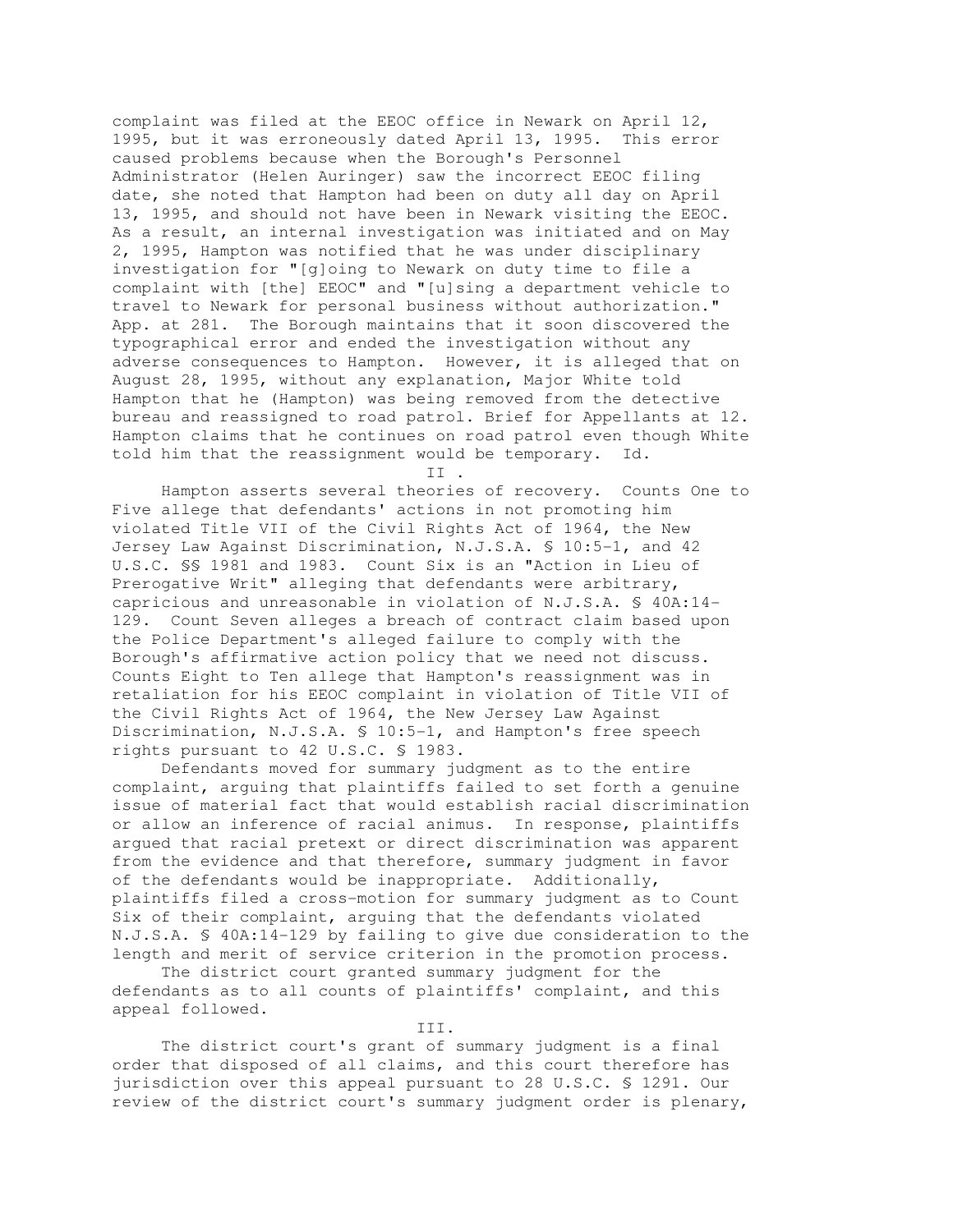and we apply the same test as the district court. Sempier v. Johnson & Higgins, 45 F.3d 724, 727 (1995); Chipollini v. Spencer Gifts, Inc., 814 F.2d 893, 896 (3d Cir.) (in banc), cert. dismissed, 483 U.S. 1052 (1987). Summary judgment is appropriate when the moving party is entitled to judgment as a matter of law and there is no genuine dispute of material fact. Gottshall v. Consolidated Rail Corp., 56 F.3d 530, 533 (3d Cir. 1995) (citing Fed. R. Civ. P. 56(c)). In order to defeat "a properly supported summary judgment motion, the party opposing it must present sufficient evidence for a reasonable jury to find in its favor." Groman v. Township of Manalapan, 47 F.3d 628, 633 (3d Cir. 1995) (citing Anderson v. Liberty Lobby, Inc., 477 U.S. 242, 250-52 (1986)). In essence, the non-moving party must demonstrate a dispute over facts that might affect the outcome of the suit. Id. Moreover, in reviewing the record, we must give the nonmoving party the benefit of all reasonable inferences. Josey v. John R. Hollingsworth Corp., 996 F.2d 632, 637 (3d Cir. 1993).

IV.

 Plaintiffs' discrimination claims are based upon both disparate treatment and disparate impact theories of discrimination.

> "`Disparate treatment' . . . is the most easily understood type of discrimination. The employer simply treats some people less favorably than others because of their race, color, religion [or other protected characteristics.] Proof of discriminatory motive is critical, although it can in some situations be inferred from the mere fact of differences in treatment. . . .

 "[C]laims that stress `disparate impact' [by contrast] involve employment practices that are facially neutral in their treatment of different groups but that in fact fall more harshly on one group than another and cannot be justified by business necessity. Proof of discriminatory motive . . . is not required under a disparate treatment theory." Teamsters v. United States, 431 U.S. 324, 355 n.15 (1977) (citation omitted).

Hazen Paper Co. v. Biggins, U.S. , 113 S. Ct. 1701, 1705-06, 123 L. Ed. 2d 338, 346 (1993). The district court adequately explained why plaintiffs' disparate impact theory could not survive defendant's motion for summary judgment, and we affirm that part of the district court's decision for the reasons set forth by the district court. See Dist. Ct. Op., App. at 15-17.

 Disparate Treatment Claim Plaintiffs' disparate treatment claim is based upon "pretext." Brief for Appellants at 14-15. As this court

A.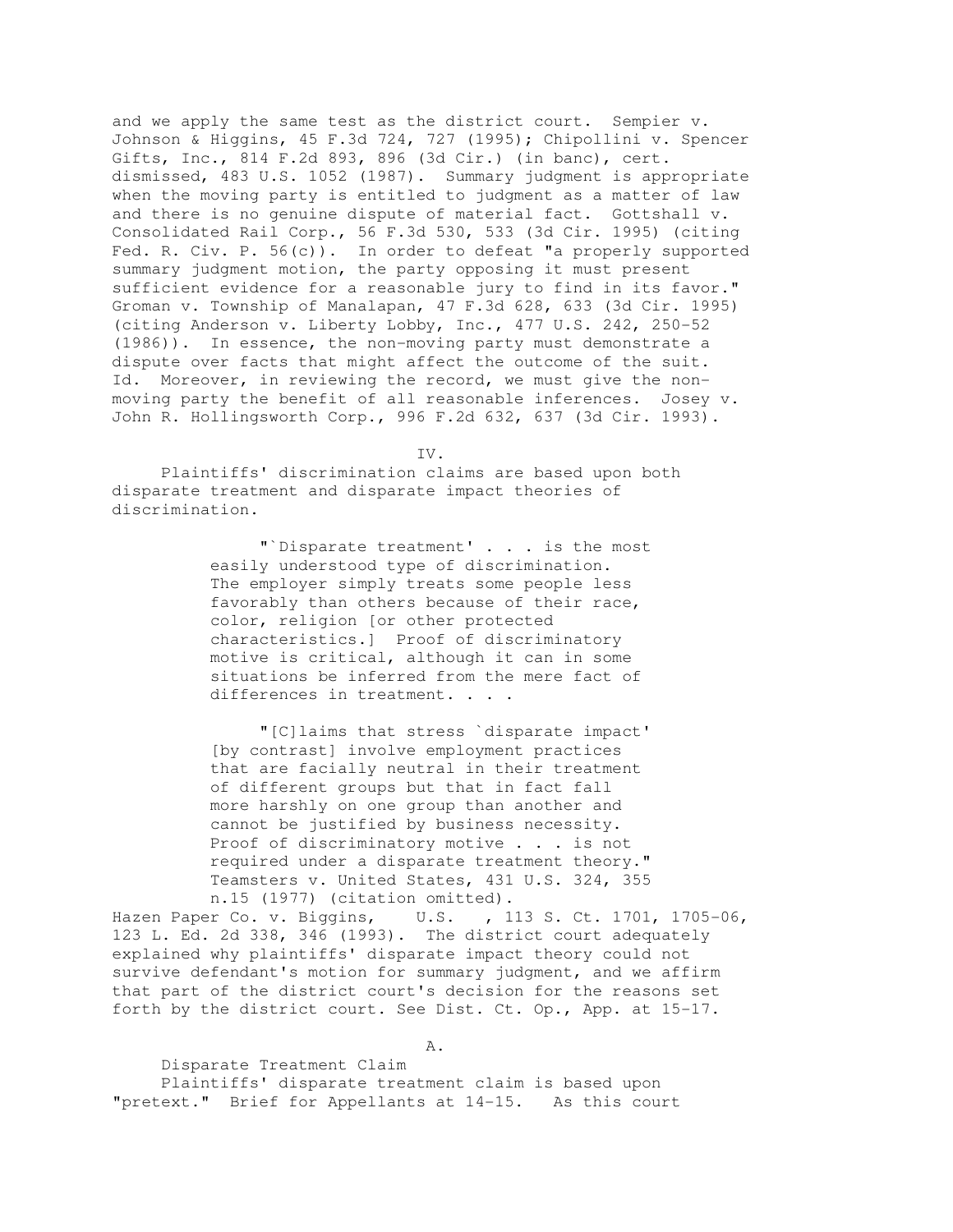explained in Waldron v. SL Industries, Inc., 56 F.3d 491 (3d Cir. 1995), the burden-shifting analysis established in McDonnell Douglas Corp. v. Green, 411 U.S. 792 (1973), and more recently refined in St. Mary's Honor Center v. Hicks, U.S. , 113 S. Ct. 2742 125 L. Ed. 2d 407 (1993), is the appropriate analysis for summary judgment motions in cases alleging violations of Title VII, 42 U.S.C. § 1981, and the New Jersey Law Against Discrimination. Waldron, 56 F.3d at 494, 504.

> Under the familiar shifting burdens analysis of McDonnell Douglas, a plaintiff must initially establish a minimal prima facie case -- essentially, that he or she is a member of a protected class and was qualified for an employment position, but that he or she was either not hired for that position or was fired from it "under circumstances that give rise to an inference of unlawful discrimination." Texas Dept. of Community Affairs v. Burdine, 450 U.S. 248, 253 (1981). Once the plaintiff establishes his or her prima facie case, the burden shifts to the defendant to articulate one or more legitimate, non-discriminatory reasons for its employment decision. If one or more such reasons are proffered, the presumption of discrimination created by establishment of the prima facie case is dispelled, and the plaintiff must prove that the employer's proffered reason or reasons were pretextual - - that is, that they are false and that the real reason for the employment decision was discriminatory.

Id. at 494 (footnote omitted). However, we also noted that: [b]ecause the factfinder may infer from the combination of the plaintiff's prima facie case and its own rejection of the employer's proffered non-discriminatory reasons that the employer unlawfully discriminated against the plaintiff and was merely trying to conceal its illegal act with articulated reasons, seeHicks, U.S. at

the 113 S. Ct. at 2749, a plaintiff who has made out a prima facie case may defeat a motion for summary judgment by either (i) discrediting the proffered reasons, either circumstantially or directly, or (ii) adducing evidence, whether circumstantial or direct, that discrimination was more likely than not a motivating or determinative cause of the adverse employment action.

Id. at 495 (quoting Fuentes v. Perskie, 32 F.3d 759, 764 (3d Cir. 1994)).

 Here, the district court and the defendants assumed that a prima facie case had been established for purposes of ruling upon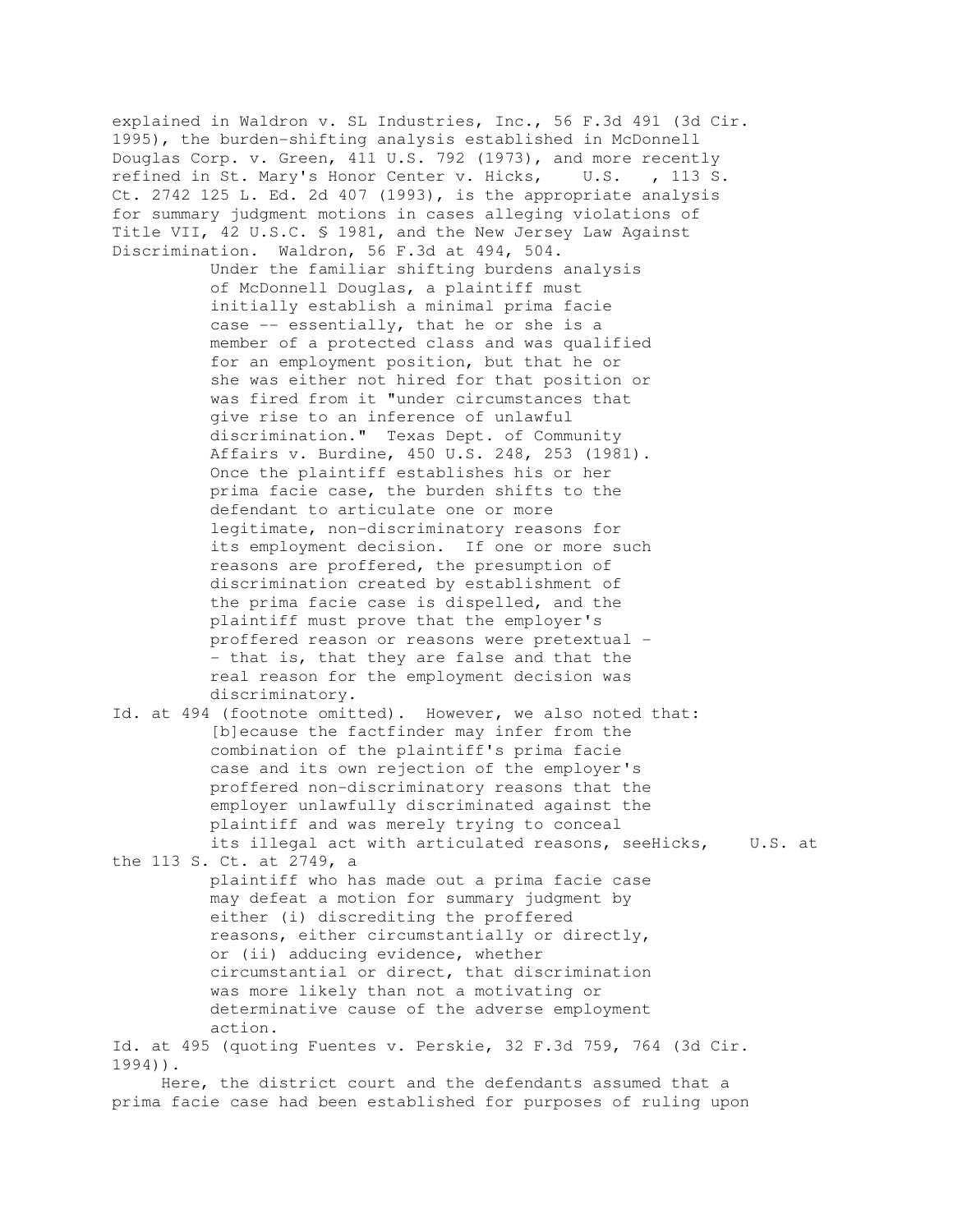the defendants' summary judgment motion. App. at 19. Thus, the burden shifted to the defendants to proffer a legitimate, nondiscriminatory reason for failing to promote Hampton. Defendants met that burden by attempting to demonstrate that each of the candidates was evaluated by the same criteria, and that Turning and Gonzalez were promoted because they had received the highest score in the PRB and ORB evaluations, and were therefore the most qualified. Id. at 19-20. The district court accepted defendants' explanations, and further concluded that Hampton did not satisfy his burden of either demonstrating that defendants' proffered reasons were pretextual or presenting other evidence from which a factfinder could reasonably conclude that discrimination factored into the decision to promote Turning and Gonzalez instead of him. Id. at 12. We disagree.

 The district court either ignored several discrepancies in the evaluation process, or failed to give all reasonable inferences arising there from the plaintiffs as it was required to do in ruling upon a motion for summary judgment. These discrepancies and inferences could support (though they certainly do not compel) a jury finding that race was a motivating factor in the decision not to promote Hampton. When Hampton's performance evaluations were considered by the PRB, less (if any) consideration was given to the recommendation that Major McKeller gave him. Yet, McKeller was Hampton's supervisor at the time of the promotion review. Major White explained the decision to minimize the importance of McKellar's evaluation as follows:

- A: It may have been discussed. I don't know if it was considered only because of the evaluator.
- Q: And "only because of the evaluator," what do you mean by that?
- A: Mel McKeller evaluated him at that time.
- Q: Why would that be a concern?
- A: Because he was in charge of the detective bureau at that time and presently was at that time of the promotional procedure the commanding officer of the department and he's also black.
- Q: Why would him being black have any type of effect on whether you would consider this particular performance evaluation?
- AA: If there was any doubt of whether or not the evaluations previous were being considered to be inaccurate. It shows continuity.

App. at 245 (emphasis). Major White further explained that McKeller's evaluations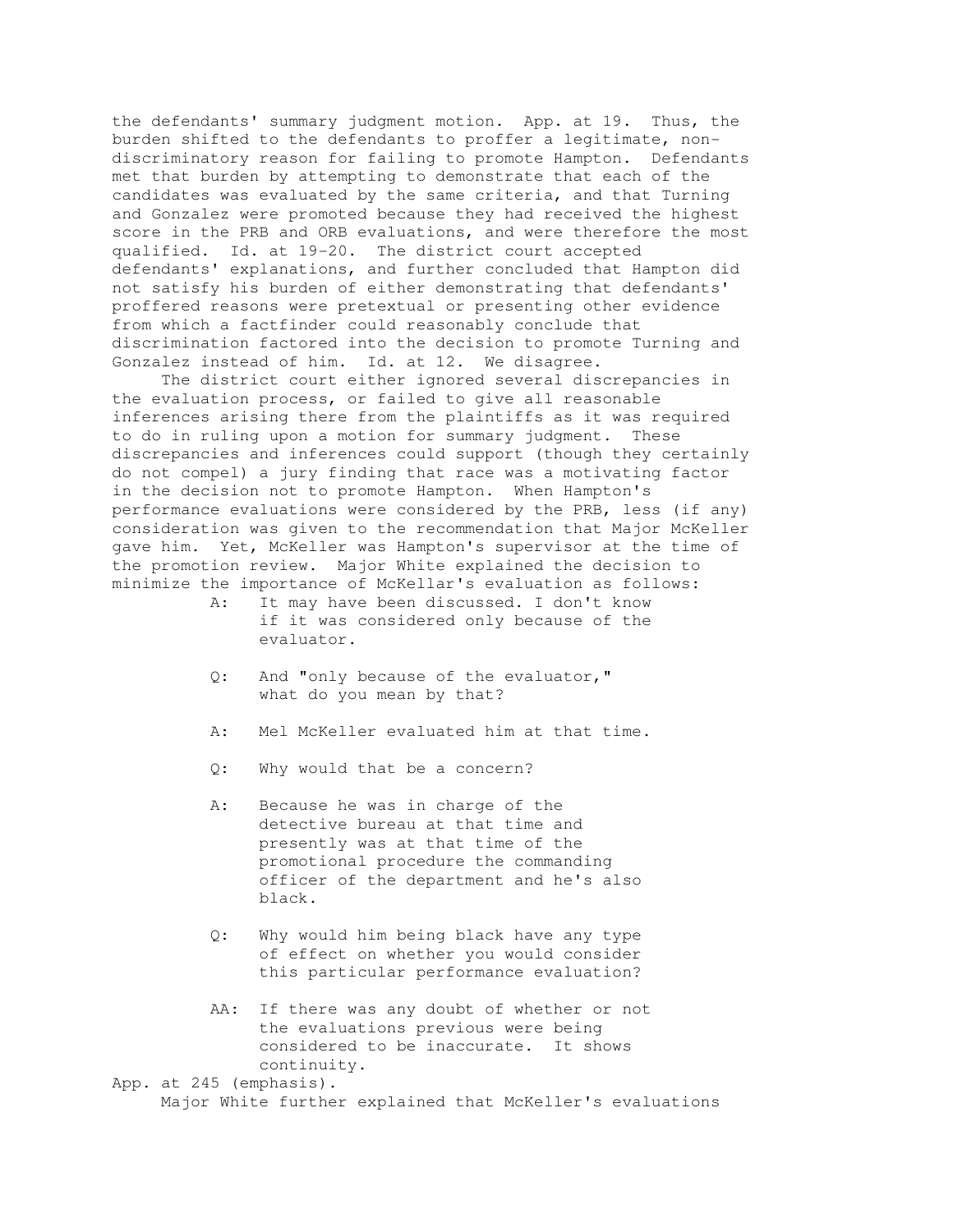may not have been considered because the evaluators knew that McKeller was "pushing Preston Hampton for a promotion at that time." App. at 245. Defendants argue that the evaluators reasonably assumed that McKeller's evaluation was improper because McKeller wanted Hampton to be promoted. In reviewing this testimony the district court explained:

> Hampton had been evaluated by Jantausch, who was not on the committee. Consideration of McKeller's evaluation, therefore, allowed the board to determine whether Jantaush's evaluations of Hampton, which were average, were consistent with Hampton's performance. The board concluded that McKeller's evaluation and Jantausch's evaluation were consistent with each other.

I find this explanation reasonable.

Dist Ct. Op. at 15-6 (underlining added).

 The district court, therefore, found the proffered explanation both credible and "reasonable." In doing so, it clearly usurped the role of the jury. It does not appear that the race of any other evaluator was a source of concern for anyone involved in deciding who was to be promoted. It was for a jury, not a judge, to determine if White's neutral explanation of the concern for McKellar's race was credible and reasonable. Incredibly, (and perhaps disingenuously) defendants now argue that Major White's testimony would not provide evidence from which a jury could infer racial animus. We disagree.

 Defendants maintain that they were not required to consider McKeller's evaluations in any event because police promotional procedure only requires the PRB to consider each candidate's "last three performance evaluations," app. at 284, and McKeller's evaluation was outside of that range. However, the police promotional procedure also states that the PRB would consider each candidate's evaluation "for the last three years." Id. For those candidates who were only evaluated annually, the two standards result in consideration of the same number of evaluations -- three. However, for candidates such as Hampton, who were evaluated bi-annually, these two policies conflict. An employee who is evaluated annually would have three evaluations under either policy, but Hampton would have six evaluations. McKeller's evaluation, though not one of Hampton's prior three evaluations, was an evaluation that had been completed within the prior three years. It was for a fact finder to determine what, if any, significance the Board's decision to look only to Hampton's last three evaluations had. A jury could conclude that the Board did so pursuant to its policy of looking to the last three evaluations, or it could conclude that the totality of the circumstances here suggest that racial considerations motivated the Board to ignore whatever evaluation McKellar gave knowing that the conflict in personnel policy would explain its actions.

 Plaintiffs also argue that Hampton's scores in the category of "Education and Self-Improvement" reflect a discrepancy that could give rise to a jury inference of discrimination. In this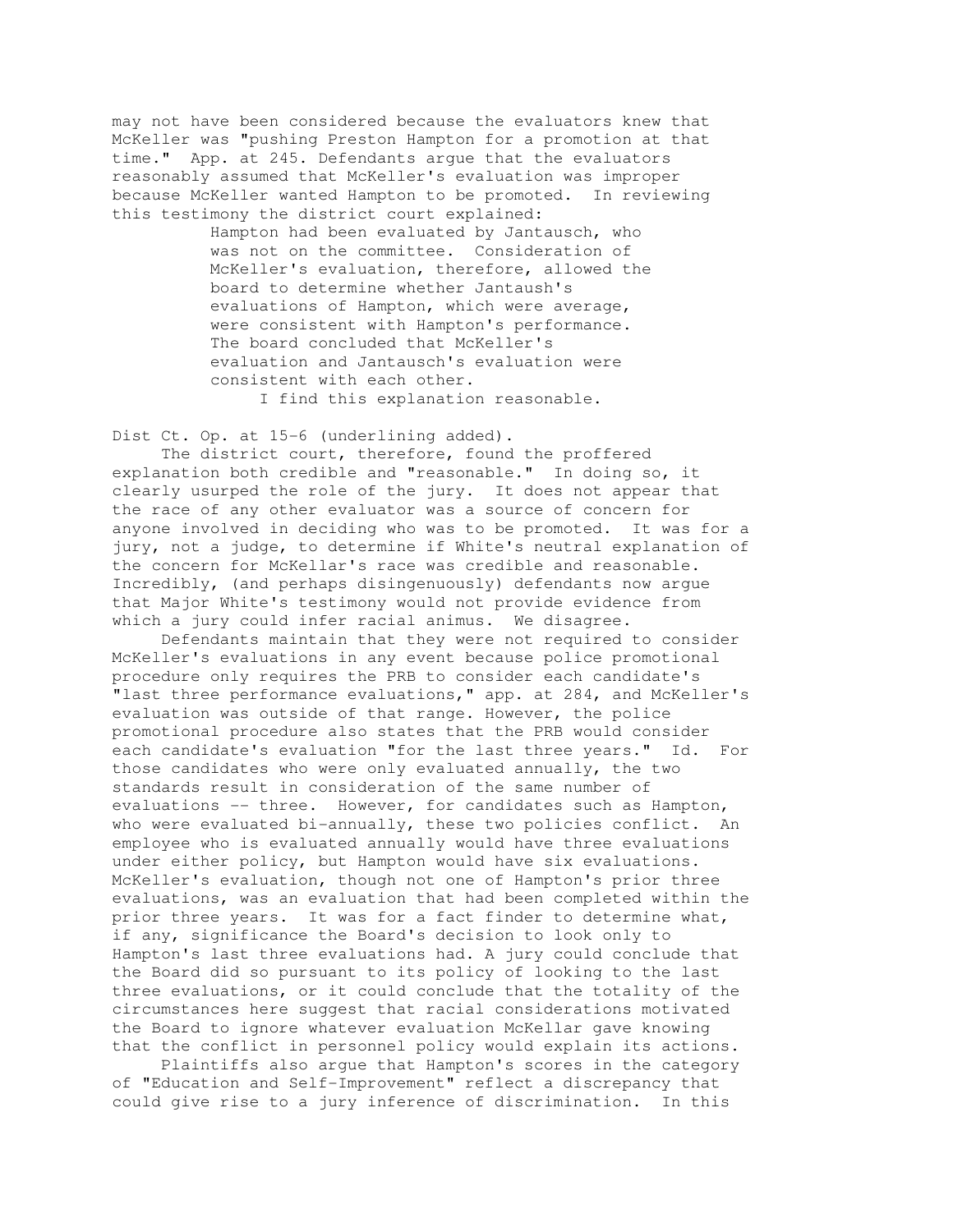category, Gabe Tornillo gave Hampton a score of "5," app. at 346, even though Hampton has an associates degree and credits from a state college. App. at 371. By contrast, Tornillo gave Gonzalez a "10" in this category, app. at 344, although he had yet to complete the requirements for the degree he was pursuing. App. at 379. Defendants justify this by asserting that the scoring discrepancy merely reflects that Gonzalez was working toward his degree, and thus demonstrating a desire for self-improvement while he was on the police force. Hampton, defendants argue, had already completed his degree prior to becoming a police officer, and did not take additional courses during his tenure with the police department.

 Similarly, Tornillo gave Hampton (who had 18 years of service on the police force and no demerits in his personnel file) a "6" in the category "Length and Merit of Service." However, other candidates with less time received ratings between "8" and "10" in this category. App. at 343-46. The district court correctly ruled that under N.J.S.A. § 40A:14-129 length of service alone would not guarantee Hampton the promotion. SeeGaskill v. Mayor and Comm'rs of Avalon, 373 A.2d 1019, 1020 (N.J. Super. 1977) ("In our opinion this statutory preference to those who enjoy seniority in service is applicable where two or more candidates have approximately equal qualifications. It is but an additional factor to be considered on the merits of the evaluation of the individuals for promotion and not a mechanical rule which guarantees promotion to the senior employee.").

 The significance of such evidence is for a jury's determination, not a court's. Had these discrepancies been presented to a jury, it may have found defendants' explanations quite credible, and returned a verdict in their favor. However, that is not the test that we employ, nor is it the test the district court should have employed. Drawing all reasonable inferences in favor of plaintiffs, as we must, it is clear that they were entitled to have a jury decide whether or not the reasons proffered for not promoting Hampton were real or pretextual.

 Defendants also urge us to affirm the district court because, according to Turning's affidavit, when Hampton told his colleagues he was going to file suit he stated that "he did not think that there was a racial motive to the Borough's actions, but rather he was using this method to get in the door." Supp. App. at 6. Plaintiffs counter that, assuming Hampton made such a statement, it was made to the successful applicant before Hampton became aware of evidence of discrimination. They claim that, once he became aware of this information, consulted with his attorney and actually filed suit, there could have been a number of reasons motivating Hampton's decision to sue, including a desire to gain access to his test scores and a belief that a discrepancy in certain scores was motivated by racial bias. Further, during his deposition when Hampton was asked whether he thought certain low scores he received from the interviewees were racially motivated, he responded that he did not know what the motivations for the scores were or what bases were used to determine those scores. App. at 198.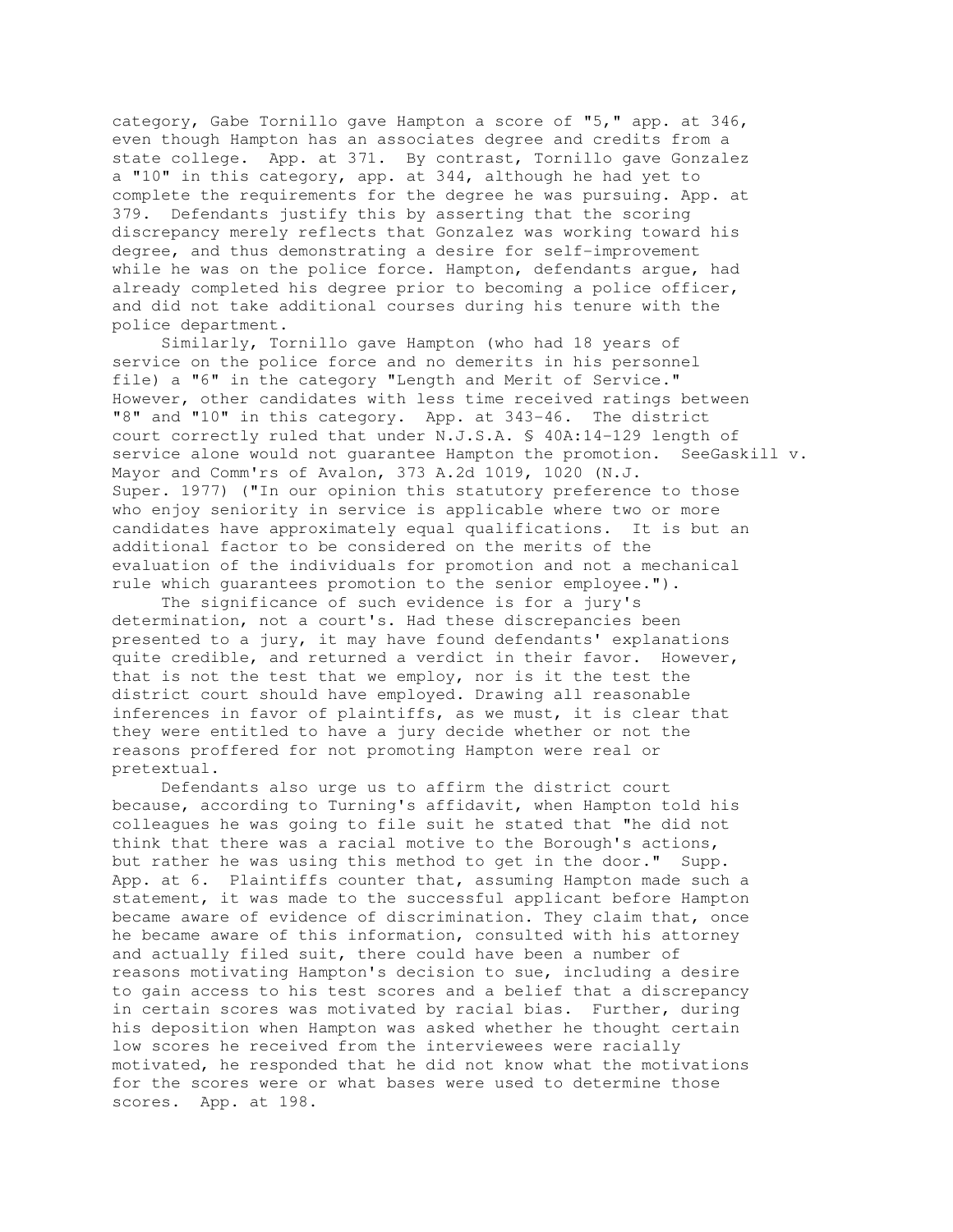We decline to preclude Hampton from proceeding with this suit based upon a statement alleged to have been made before Hampton actually filed suit. At trial, a jury may conclude that these remarks present an insurmountable obstacle to plaintiff's recovery, but that is neither for us, nor the district court to determine at this time.

 The district court stated that it found "at best, complaints of errors or omissions on the part of the board." Dist Ct. Op. at 24. However, the district court erred in not recognizing that the reasonable inferences that arise from these "errors and omissions" can create a jury question. The errors and omissions can not be dismissed as immaterial as a matter of law. Thus, we must reverse the district court's grant of summary judgment on plaintiff's "pretext" claim.

B. Retaliation Claim

 Hampton alleges that his rights were violated when defendants retaliated against him by initiating an internal affairs investigation to determine whether or not he traveled to Newark to file an EEOC complaint while he was on duty, and subsequently, by removing him from the detective bureau and reassigning him to road patrol without explanation. Hampton claims that this conduct was retaliation in violation of Title VII, the New Jersey Law Against Discrimination, and his free speech rights.

 The district court accepted defendants' assertion that the investigation arose out of a typographical error in plaintiffs' Verified Complaint. Defendants do not deny that when Borough Administrator, Helen Auringer, read the Verified Complaint without knowing the date was incorrect, Hampton was investigated. However, defendants maintain that when it became apparent that plaintiffs' complaint contained a typographical error, the investigation was closed. The district court thus concluded that no adverse action had been taken against Hampton as a result of the EEOC complaint, and that he therefore failed to establish a prima facie case of retaliation.

 However, the district court did not go far enough. Although the investigation was dropped, Hampton's involuntary transfer remained. App. at 91. Hampton maintains that on August 28, 1995, he was suddenly told by Major White that he was being removed from the detective bureau and reassigned to road patrol. Hampton deems this to be a demotion. No explanation for the transfer was given, and although the transfer was to have been "temporary," the record reflects that it remains in effect. Hampton further claims that when he inquired about the reason for his transfer, Major White told him; "[d]on't worry, if you win this suit, nothing is going to happen anyway." Brief for Appellants at 12.

 Defendants argue that Hampton's transfer was merely a reassignment and not a demotion, as neither Hampton's rank, nor his pay have been decreased. Defendants' further argue that the reassignment was part of a routine rotation schedule that requires officers to rotate from one department to another every three to five years. Although the rotation may not be a demotion, it came on the heels of his EEOC filing, and plaintiffs